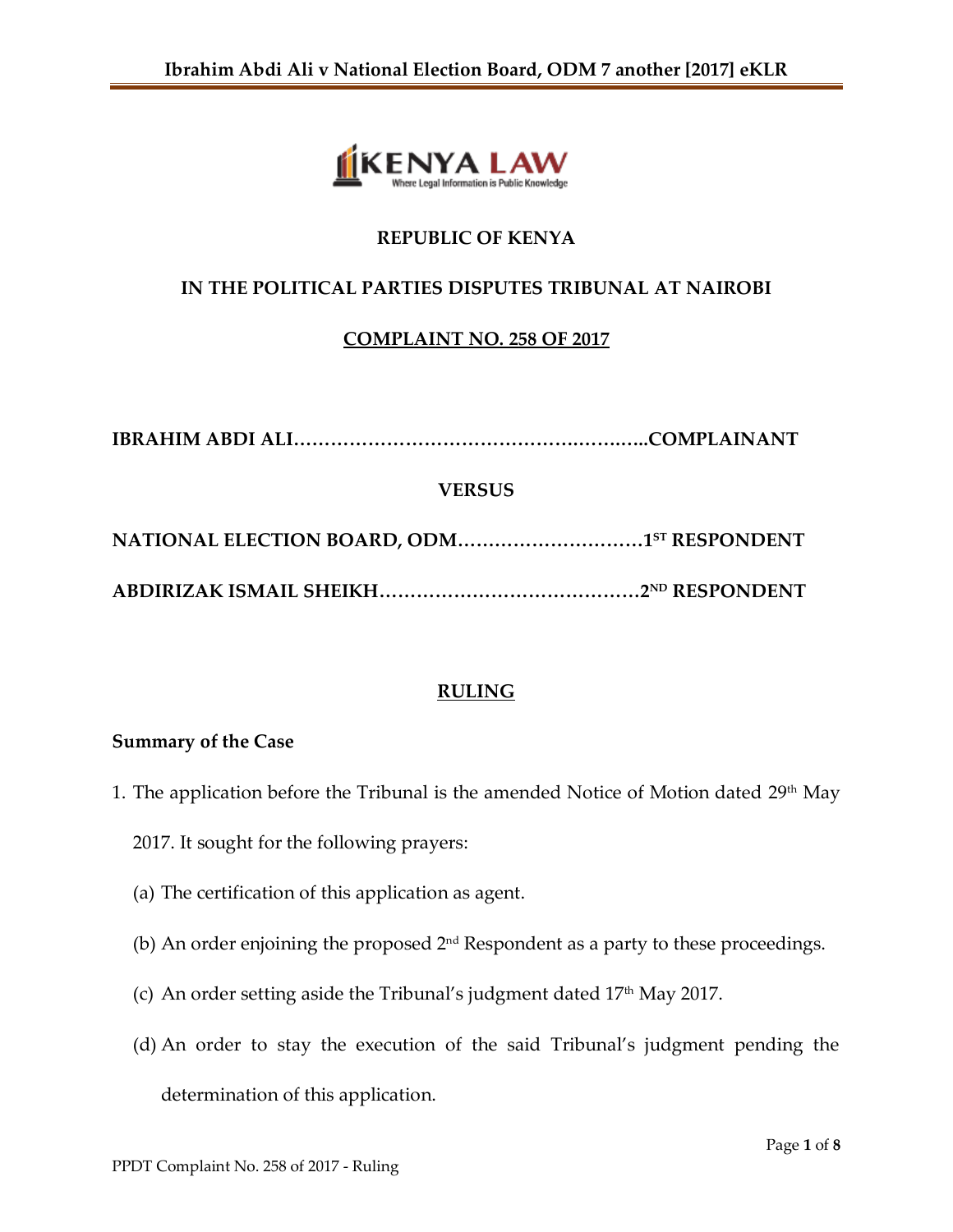- (e) An order restraining the Independent Electoral and Boundaries Commission from gazetting the name of the Complainant as the 1st Respondent's nominee for Galbet Ward.
- (f) An order barring the  $1<sup>st</sup>$  Respondent from submitting the Complainant's name to the Independent Electoral and Boundaries Commission for the position of the Member of County Assembly for Galbet Ward.
- 2. The application was placed before the Tribunal on  $31<sup>st</sup>$  May 2017 when the same was certified urgent and directions on service, filing of response and submissions duly granted. Importantly, the matter was placed before the Tribunal on 2nd June 2017 by which date the proposed 2<sup>nd</sup> Respondent/Applicant had filed and served an amended Notice of Motion dated the 31<sup>st</sup> May 2017 in he prays as follows:
	- (a) The certification of this application as agent.
	- (b) An order enjoining the proposed  $2<sup>nd</sup>$  Respondent as a party to these proceedings.
	- (c) An order setting aside the Tribunal's judgment dated  $17<sup>th</sup>$  May 2017.
	- (d) An order to stay the execution of the said Tribunal's judgment pending the determination of this application.
- 3. In the said application, the  $2<sup>nd</sup>$  Respondent explained that the Complainant had concealed material fact and misled the Tribunal when he failed to enjoin the 2<sup>nd</sup> Respondent as a party to the proceedings while in fact the Complainant knew that the  $2<sup>nd</sup>$  Respondent was the person nominated by the  $1<sup>st</sup>$  Respondent for the position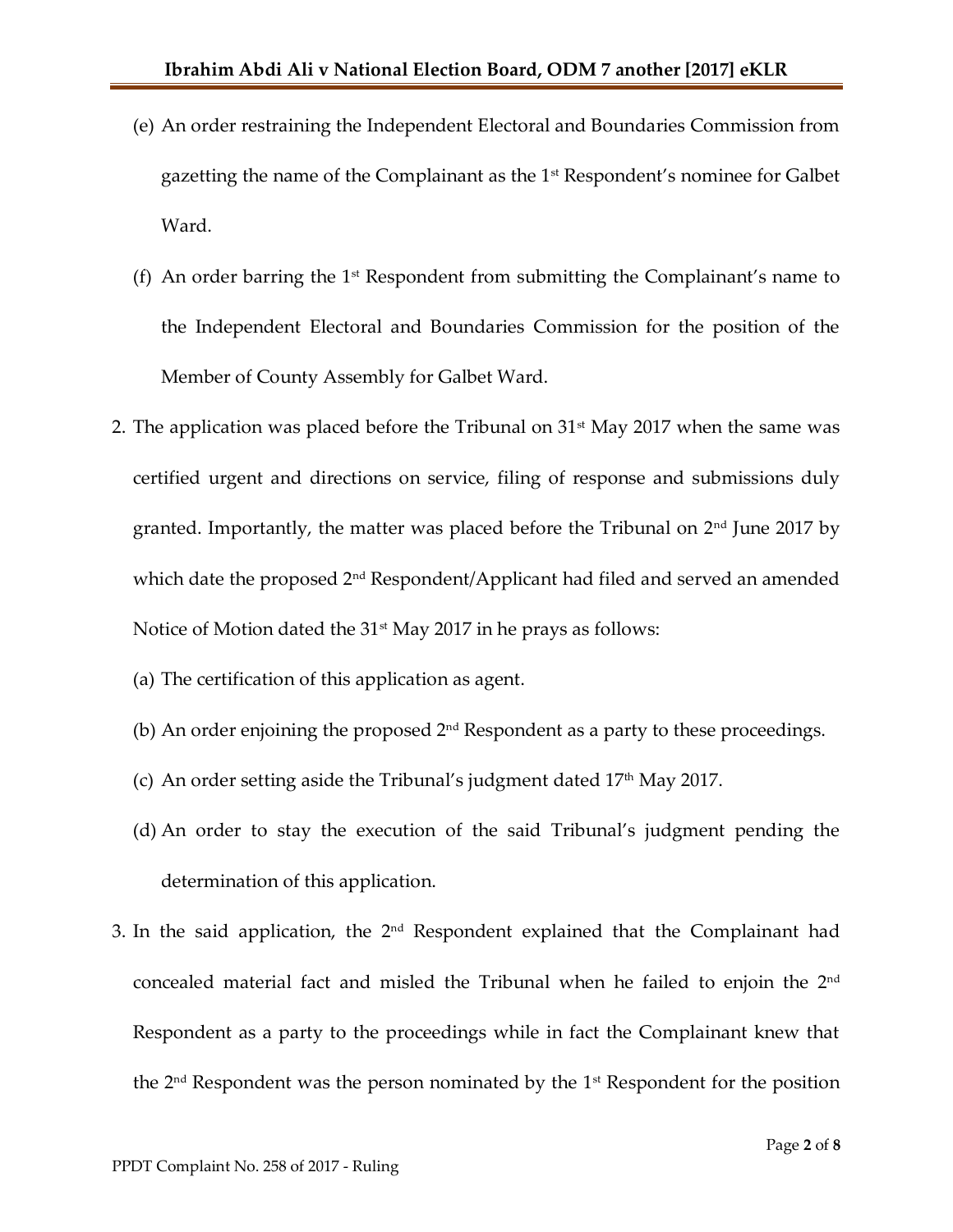of the County Assembly Member, Galbet Ward, Garissa Township Constituency, Garissa County.

4. In reply, the  $1<sup>st</sup>$  Respondent opposed the  $2<sup>nd</sup>$  Respondent application herein arguing that the complaint was against the  $1<sup>st</sup>$  Respondent and not any other person. The  $1<sup>st</sup>$ Respondent therefore termed the 2<sup>nd</sup> Respondent's application as an attempt to ventilate his grievance through backdoor and as such, was not merited for review.

#### **Issue for Determination**

5. The primary issue for determining in this application is whether the  $2<sup>nd</sup>$  Respondent's case is merited.

#### **Analysis**

6. The law on review of judgment is underpinned in the *Civil Procedure Act, Cap 21*  and *Civil Procedure Rules* in *section 80* and *Order 45,* respectively, which set out three grounds upon which a court may consider an application for review. These are, first, the discovery of new and important matter or evidence which, after the exercise of due diligence, was not within the applicant's knowledge or could not be produced by such applicant at the time when the decree was passed or the order made. Second, the existence of a mistake or an error apparent on the face of the record and third, any other sufficient reason.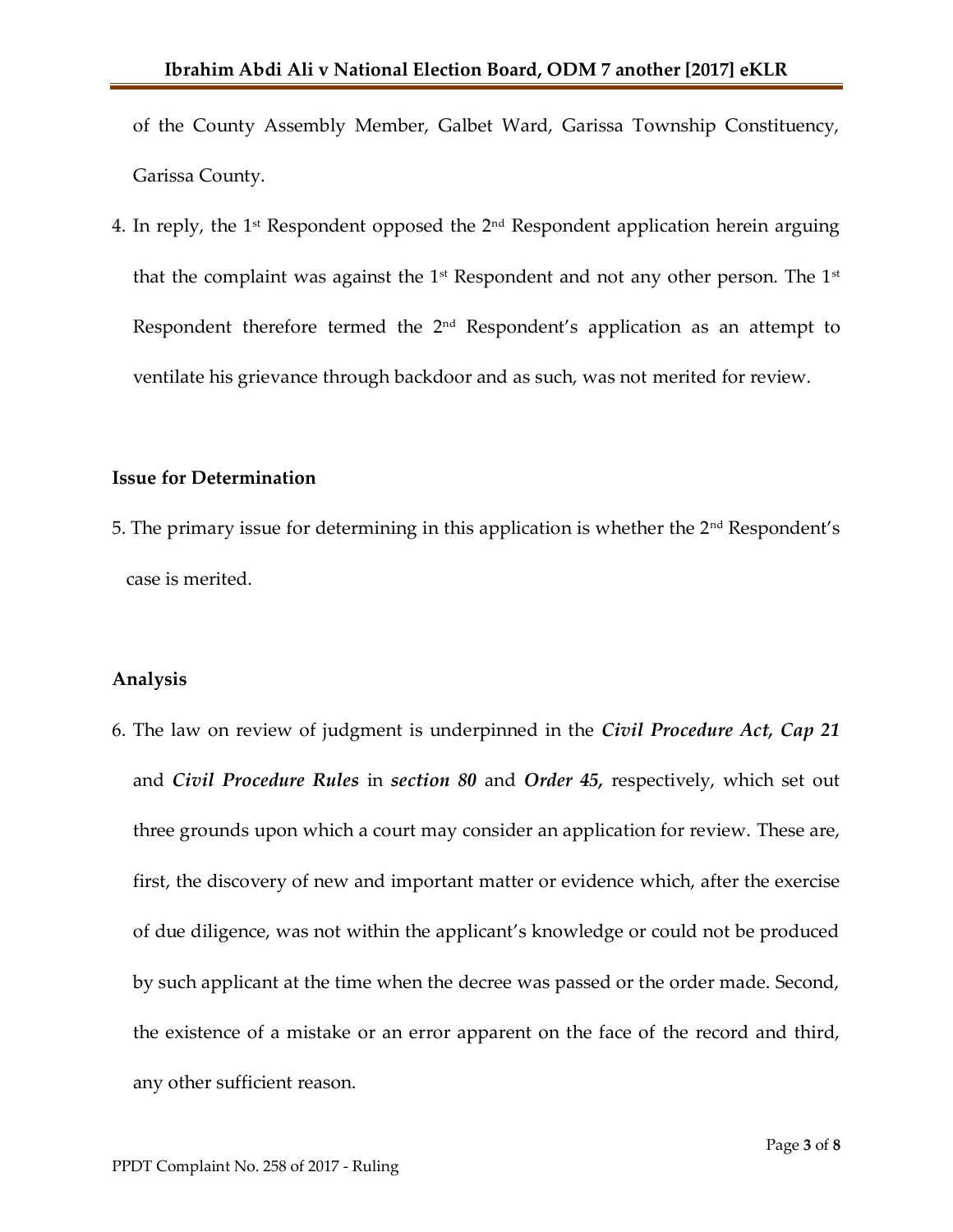7. The three grounds are what ordinarily would define the boundaries of triable issues whenever a defendant approaches a court for a review of its own judgment as was held in the case of *Ndungu Njau vs. National Bank of Kenya*. However, the relevant one for our purpose in this matter is the third ground; that is any other sufficient reason. In this regard, *Rule 24 (1)* and *(2)* of the *Political Parties Dispute Tribunal (Procedure) Regulations, 2017* provides as follows:

*24 (1)* **"***A party against whom a decision has been made under regulations 20 and 21 may apply to the Tribunal to set aside the decision."*

*24 (2)* **"***The Tribunal shall not set aside any decision unless it is satisfied that the party has given sufficient cause for non-appearance."*

- 8. The 2<sup>nd</sup> Respondent has averred that he was the person nominated by the 1st Respondent and whose name was forwarded to the IEBC as the valid nominee for the position of the County Assembly Member, Galbet Ward, Garissa Township Constituency, Garissa County on the  $1<sup>st</sup>$  Respondent's ticket. We are aware that the Complainant in his memorandum of claim simply alluded to a stranger whose name was forwarded by the 1<sup>st</sup> Respondent to the IEBC as the 1<sup>st</sup> Respondent's nominee for Galbet Ward.
- 9. This begs the question: did the Complainant know of this stranger? We are inclined to answer in the affirmative. This is because in the Complainant's documents there was a reply letter dated 11<sup>th</sup> April 2017, which letter was responding to another letter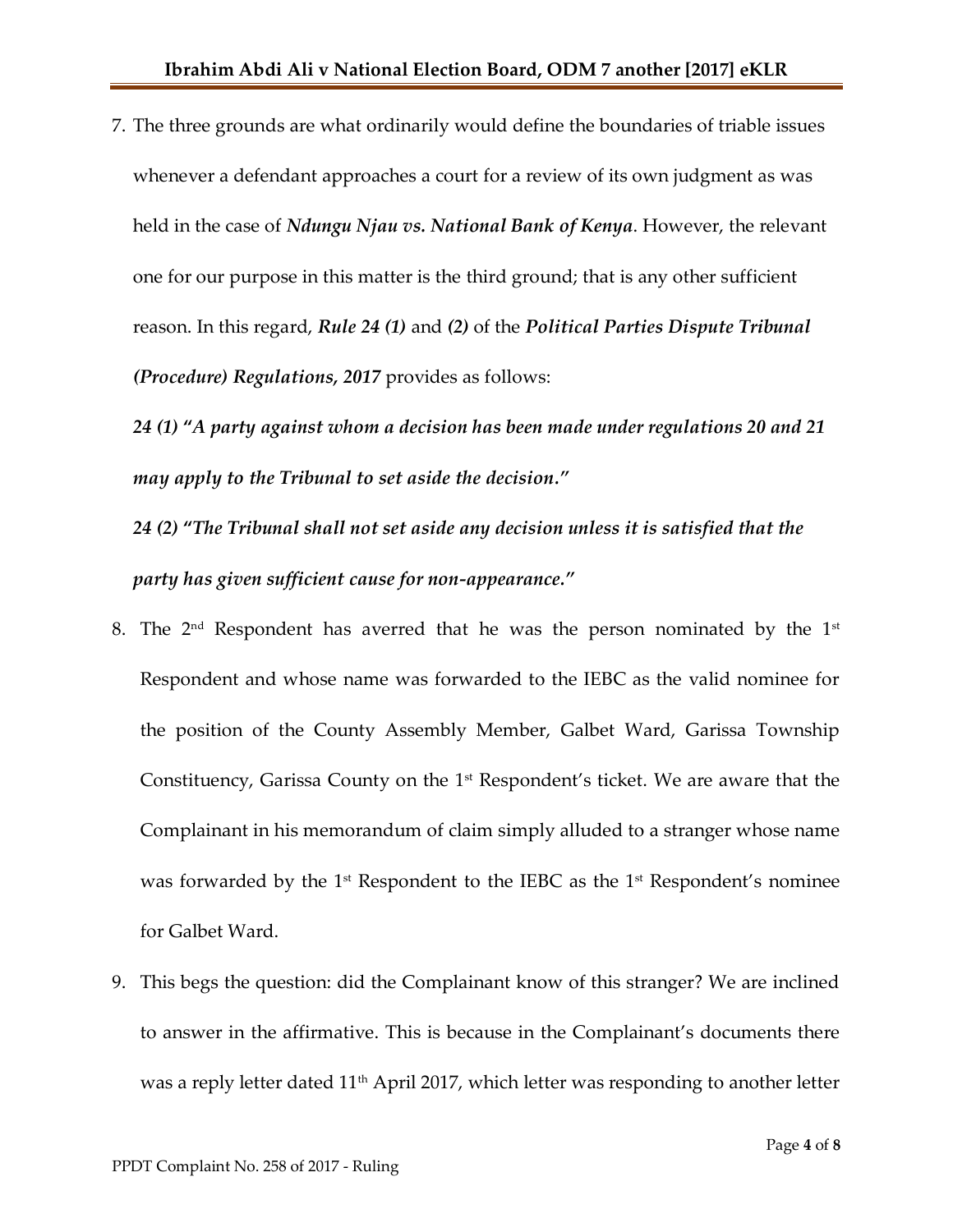dated 7th April 2017 addressed to the 1st Respondent's Secretary General by the Counsel for Complainant in which the Counsel had complained to the  $1<sup>st</sup>$ Respondent for having issued a direct nomination certificate yet there were two persons who had shown interest in the Galbet Ward. In the said reply letter, the two persons were indicated as being the Complainant and the 2nd Respondent herein.

- 10. Clearly, the Complainant knew who the stranger was but for reason or reasons only known to him, he elected not to enjoin the stranger as a respondent in the complaint even though the respondent was affected by the proceedings in this case. We held in *Complaint No 188 of 2017 Maliki Masudi Mwangema vs. Orange Democratic Movement & others* at para 14 that "*As a component of due process, it is important that a party has reasonable opportunity to know the basis of allegations against him. As a result, a person affected by a matter before this Tribunal ought to be served in person, through his authorized agent or through an advocate with instructions to accept service and to enter an appearance to the summons."*
- 11. For these reasons, this Tribunal takes the view that a judgment can be set aside if a proper party to the dispute and in respect of whom an adverse order has been made was not made a party to the dispute. In this regard, we find the Supreme Court's decision in the case of *Mumo Matemo vs. Trusted Society for Human Rights Civil Application No. 4 of 2014* quite instrumental. In the case, the Court, in constructing the provisions of *Article 159 (2)* of the *Constitution,* held that a person has the right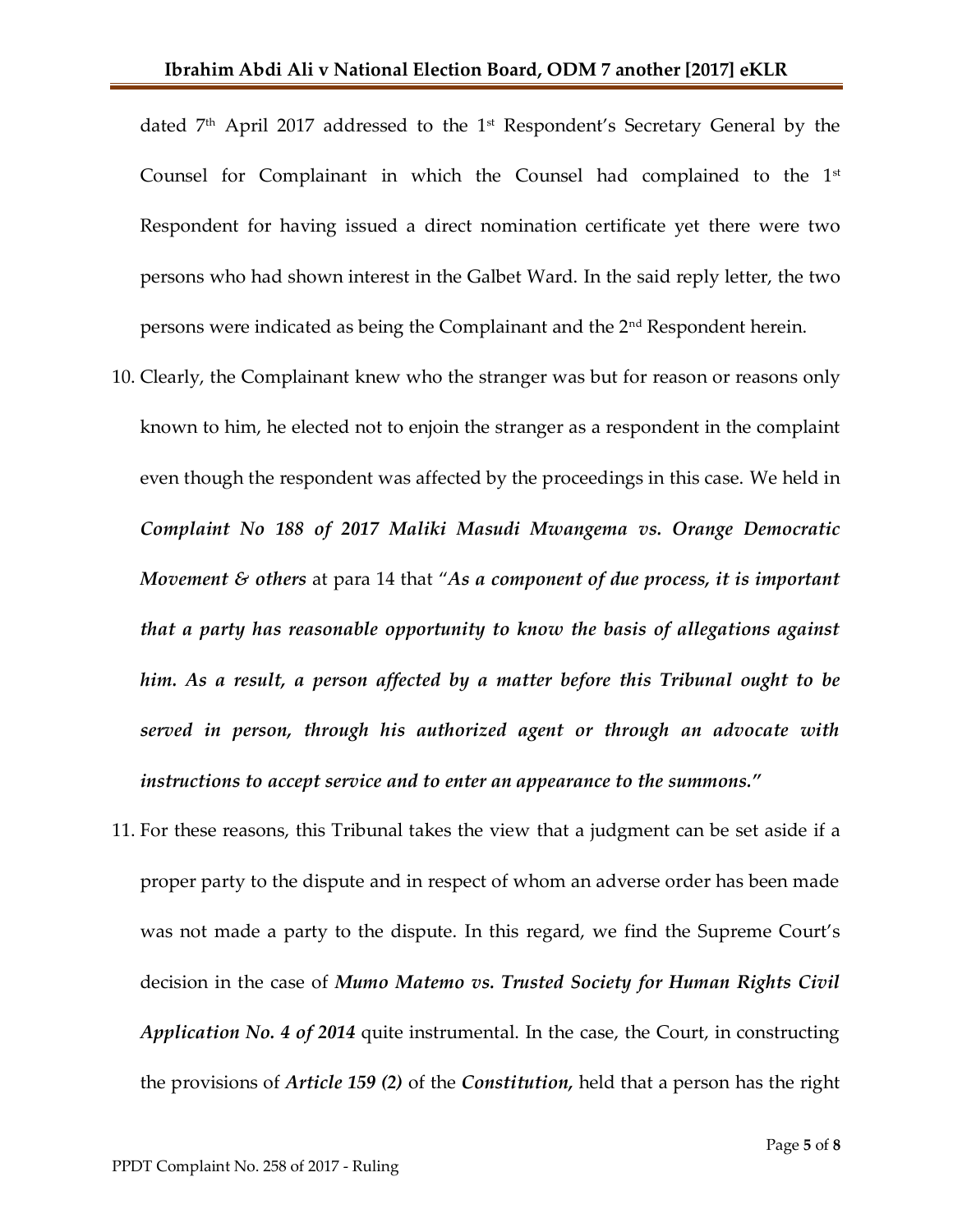to be enjoined in a case at any stage of the proceedings where the interest of such a person is affected.

- 12. We are convinced that the 2<sup>nd</sup> Respondent is affected by the complaint herein and as such, ought to have been a party. Therefore, this Tribunal, convinced by the  $2<sup>nd</sup>$ Respondent's arguments, allows the 2<sup>nd</sup> Respondent application to be enjoined as a respondent in the instant case. Having held so, this Tribunal now proceeds to furnish orders in the circumstances. To begin, we noted that indeed, the 2<sup>nd</sup> Respondent attached a copy of the final nomination certificate to confirm his position to this Tribunal. The 2<sup>nd</sup> Respondent's certificate is dated 3<sup>rd</sup> April 2017.
- 13. Be that as it may, we also noted that the Complainant too had a final nomination certificate indicating the date of issue as  $29<sup>th</sup>$  April 2017. Apparently, the issuance of the nomination certificate to the Complainant was in line with the  $1<sup>st</sup>$  Respondent's Appeal Tribunal finding that it was not fair for the  $1<sup>st</sup>$  Respondent National Election Board to have failed to conduct party primaries for Galbet Ward despite there being more than one person who had shown interest in participating in the nomination process.
- 14. Nonetheless, this Tribunal observed that there was a problem with the 2<sup>nd</sup> Respondent's final nomination certificate due chronological inconsistencies. As observed, the certificate is shown to have been issued on  $3<sup>rd</sup>$  April 2017 yet according to the IEBC gazette notice of  $17<sup>th</sup>$  March 2017, party primaries officially kicked off as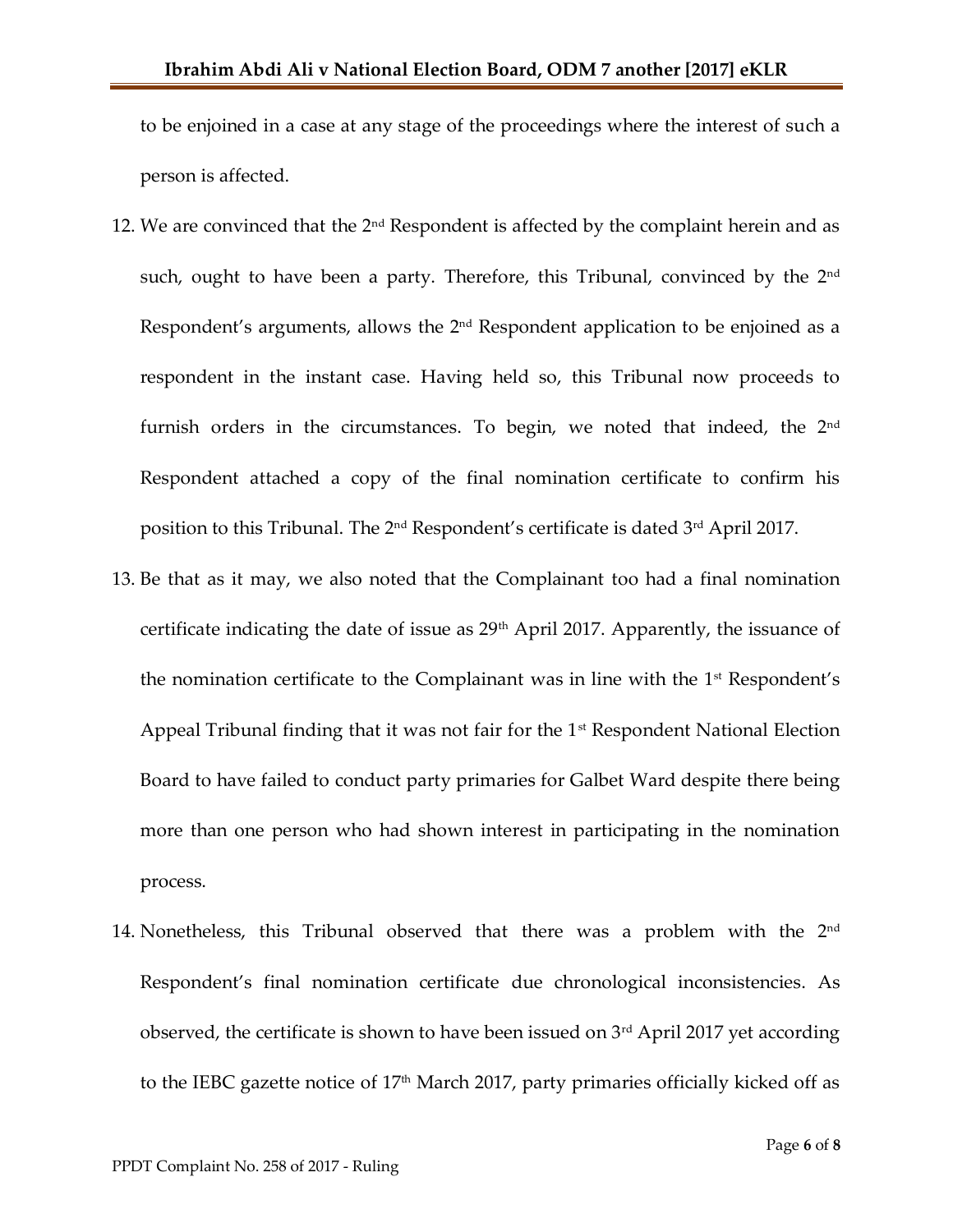from  $13<sup>th</sup>$  April 2017 onwards and not before. As such, it would have been only possible and practical for the 2nd Respondent's final nomination certificate to bear a date after 13<sup>th</sup> April 2017; not 3<sup>rd</sup> April 2017 or earlier.

- 15. However, the fact that the 2nd Respondent's final nomination certificate had a problem did make the Complainant's case any better for the simple reason that issuing more than one person the final nomination certificates for the same position only served to deprive the nomination process of the much desired credibility as outlined in *Article 81* of the *Constitution of Kenya, 2010.*
- 16. For the reasons advanced above, this Tribunal is persuaded by the 2nd Respondent's application for review of the Tribunal's judgment dated  $17<sup>th</sup>$  May 2017.

#### **Orders**

- 17. In the premises, this Tribunal orders as follows:
	- *a) That the 2nd Respondent's application dated 31st May 2017 be and is hereby allowed.*
	- *b) That the 1 st Respondent be and is hereby ordered to initiate a fresh process of determining its nominee for the position of Member of County Assembly for Galbet Ward, Garissa Township Constituency, Garissa County and forward the same to the Independent Electoral and Boundaries Commission within 72 hours of this ruling.*